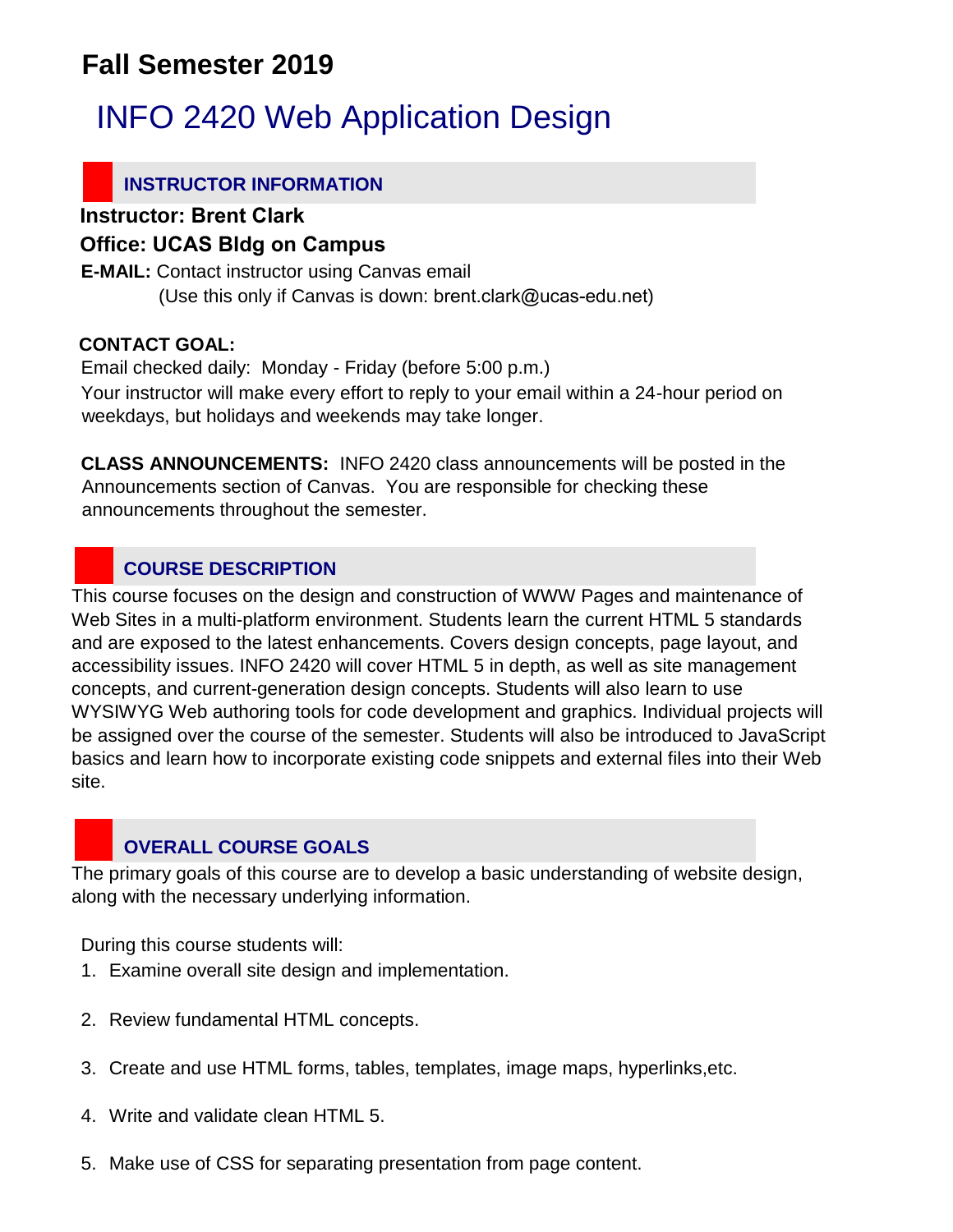- 6. Learn how to use JavaScript to add behaviors to a site.
- 7. Design websites using current-generation tools.
- 8. Analyze the different graphical formats supported by the WWW.
- 9. Modify web graphics for greater performance.

# **PREREQUISITE COURSE AND COMPETENCIES**

Computer Literacy is a required competency for this course. You will be expected to have a basic skill level in the following: saving files, using email and sending attachments, searching on the Internet, using a word processor, and creating simple graphics in a presentation tool.

# **COURSE MATERIALS**



**Learning Web Design: A Beginner's Guide to HTML,CSS, Javascript, and Web Graphics** Author: Jennifer Niederst Robbins, 5th Edition O'Reilly Media, Inc. ISBN: 978-1-491-96020-2



**The Principles of Beautiful Web Design** Author: Jason Beaird, 2nd or 3 rd Edition **SitePoint** ISBN-10: 098057689X ISBN-13: 978-0980576894

#### **REQUIRED PC SOFTWARE and SERVICES:**

It is expected that you will have access to a Windows operating system. We are not able to fully support Macintosh unless you wish to run a VM in parallels or bootcamp.

You will need to have the following software: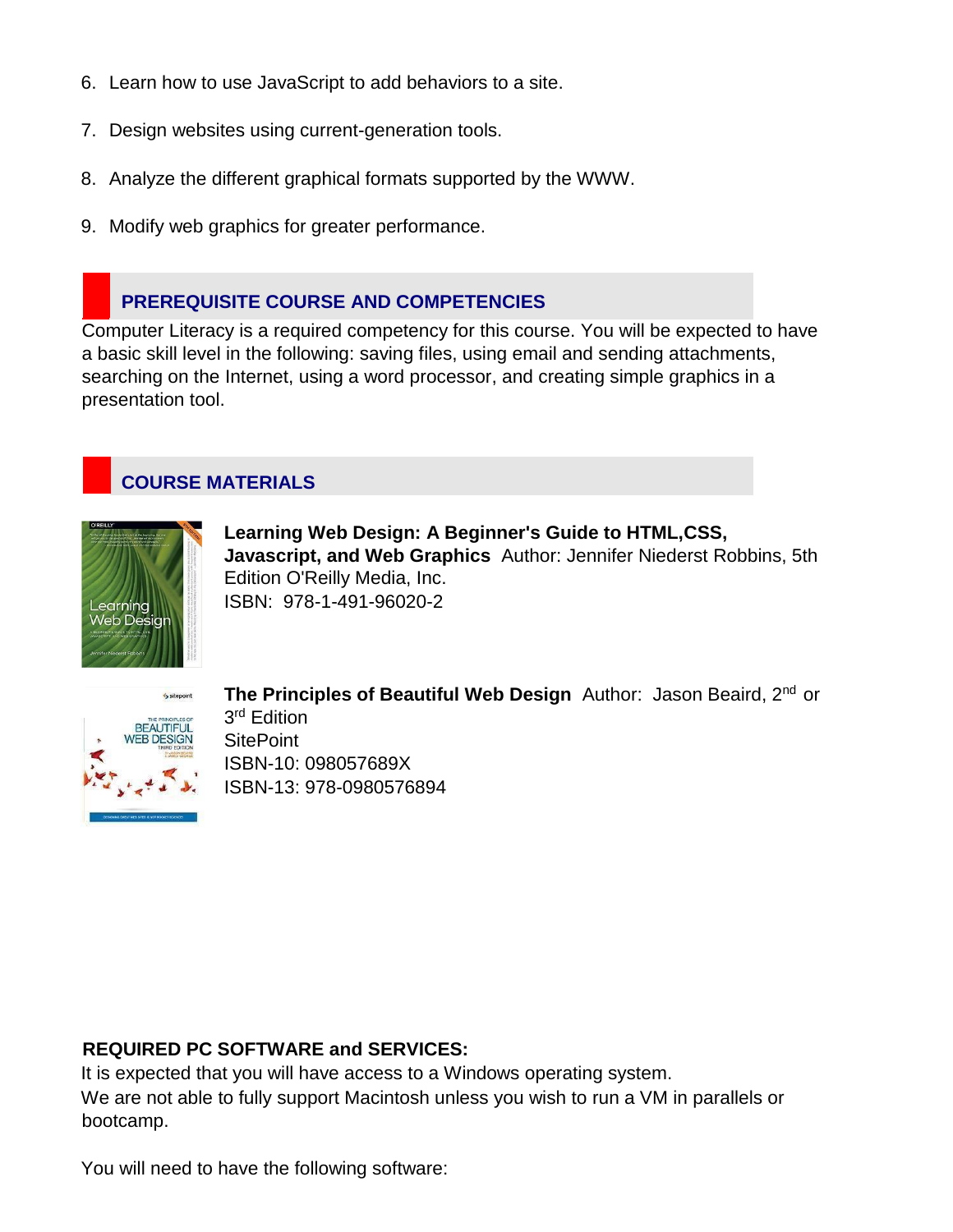- **Internet Explorer** version 8 but preferred version 9 (needed for CSS3).
- **Firefox** version 3.6.XX or later or version 8 or later.
- **GIMP** is an acronym for GNU Image Manipulation Program. It is a freely distributed program for such tasks as photo retouching, image composition and image authoring. It works on many operating systems, in many languages.

The free download for the latest version of GIMP can be found at: http://www.gimp.org/downloads/

Detailed directions for the installation process will be given later in the semester. The current stable version is GIMP 2.8.16.

- **Microsoft Expression Web 4** This software is available for students through the Dreamspark Microsoft license and will be used as a development environment that supports CSS-based layout and formatting, templates, image maps, and many other web management features. Your instructor will post information on how to login to get this software later in the semester.
- **CoreFTP Client** You will need to have an FTP client to upload your practice exercises and projects to the course web server for grading. Our server works best with a popular open source FTP program called CoreFTP and is available for download from: <http://www.coreftp.com/download.html> [\(E](http://www.coreftp.com/download.html)ither free 32-bit version should work fine.)
- **Firebug Firefox Addon**  Firebug is a development tool that allows you to edit, debug and monitor CSS, HTML and JavaScript code. We will mainly use this tool to help debug our JavaScript code. http://getfirebug.com/downloads
- **Internet Access** is needed for accessing your coursework and also for uploading to the course Web Server. Easy and frequent Internet access is an **ABSOLUTE** must.

#### **CLASS PROCEDURES**

**FOLLOW THE SCHEDULE:** There are required due dates for all the course projects, quizzes and exams. The **COURSE SCHEDULE** is on the Canvas Home page, showing week-by-week activities. Please follow the schedule. This is a semester course and all assignments, quizzes, exams and projects must be completed within the bounds of the 15 weeks. The IS&T department will not give an Incomplete grade because work was not completed.

Weekly lesson modules found on the Canvas home page have been created for each week of the semester that include slideshow(s), and practice exercise(s). Most weeks will also include a quiz, exam, and/or project assignment. You should complete the quizzes, exams and project assignments on or before their posted due dates.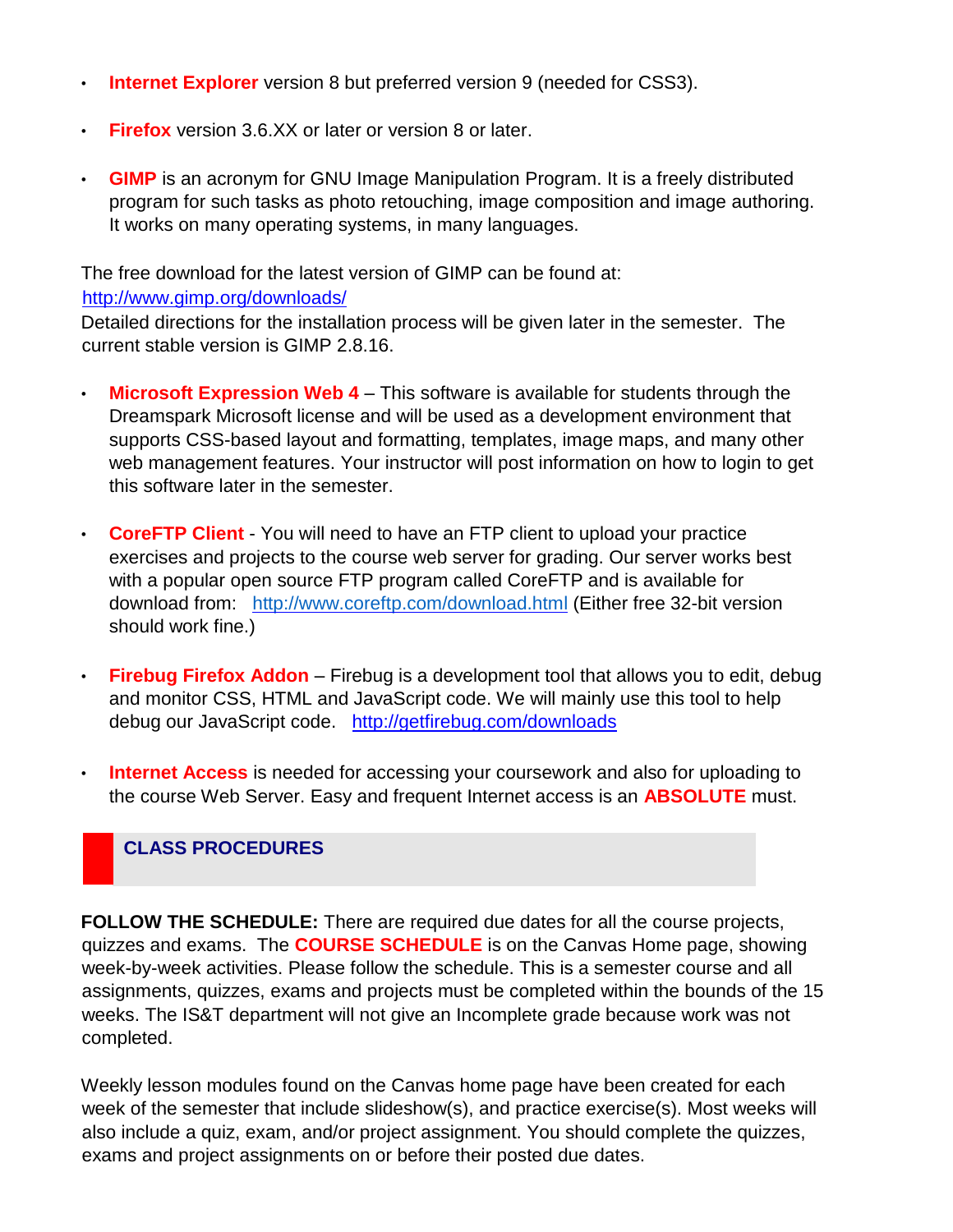All of your completed practice exercises and projects will be uploaded to the course web server where they will be graded. There will be a lesson that covers the FTP procedure for doing this. You will not email any projects directly to your instructor.

**TIME MANAGEMENT:** The Northwest Accreditation Board that accredits UVU has recommended that students be expected to spend 3 hours for every credit hour of a course per week. So if the course is 3 credits, that would be **9 hours per week** of work expected in a 15-week semester.

**GETTING HELP:** Your instructor will be available in his office to provide help during posted office hours. You may also communicate with your instructor via Canvas **MAIL**  or make a phone call during office hours. You may also leave a voice message at other times. Every effort will be made to answer your emails within 24 hours, except during holidays and weekends.

There will also be a tutor available in the Academic Tutoring Center located in Room CS 612. Office hours for the center are 8 am to 8 pm.

One of the best resources for help in this course will be your fellow students. You may post questions or answers in the Canvas **GET HELP DISCUSSION** area. Your instructor and classmates will try to answer these questions. You may not post code in the discussion area. Keep your discussions general. Part of learning to develop for the Web involves doing it yourself.

# **GRADING**

**GRADING:** Evaluation of your achievement of the course objectives will be based on the following components:

| <b>Practice Exercises</b>  | 10%  |
|----------------------------|------|
| <b>Discussions</b>         | 10%  |
| <b>Individual Projects</b> | 30%  |
| Exams                      | 35%  |
| Quizzes                    | 15%  |
| <b>TOTAL</b>               | 100% |

Grades will be assigned based on the following scale.

| $A = 94 - 100\%$ | $B+ = 87-89%$   | $C_{\pm}$ = 77-79%  | $D+ = 67-69\%$  |
|------------------|-----------------|---------------------|-----------------|
| $A = 90 - 93%$   | $B = 83 - 86%$  | $C = 73 - 76%$      | $D = 63 - 66\%$ |
|                  | $B - 80 - 82\%$ | $C = 70 - 72\%$     | $D = 60-62\%$   |
|                  |                 | $E = 59\%$ or below |                 |

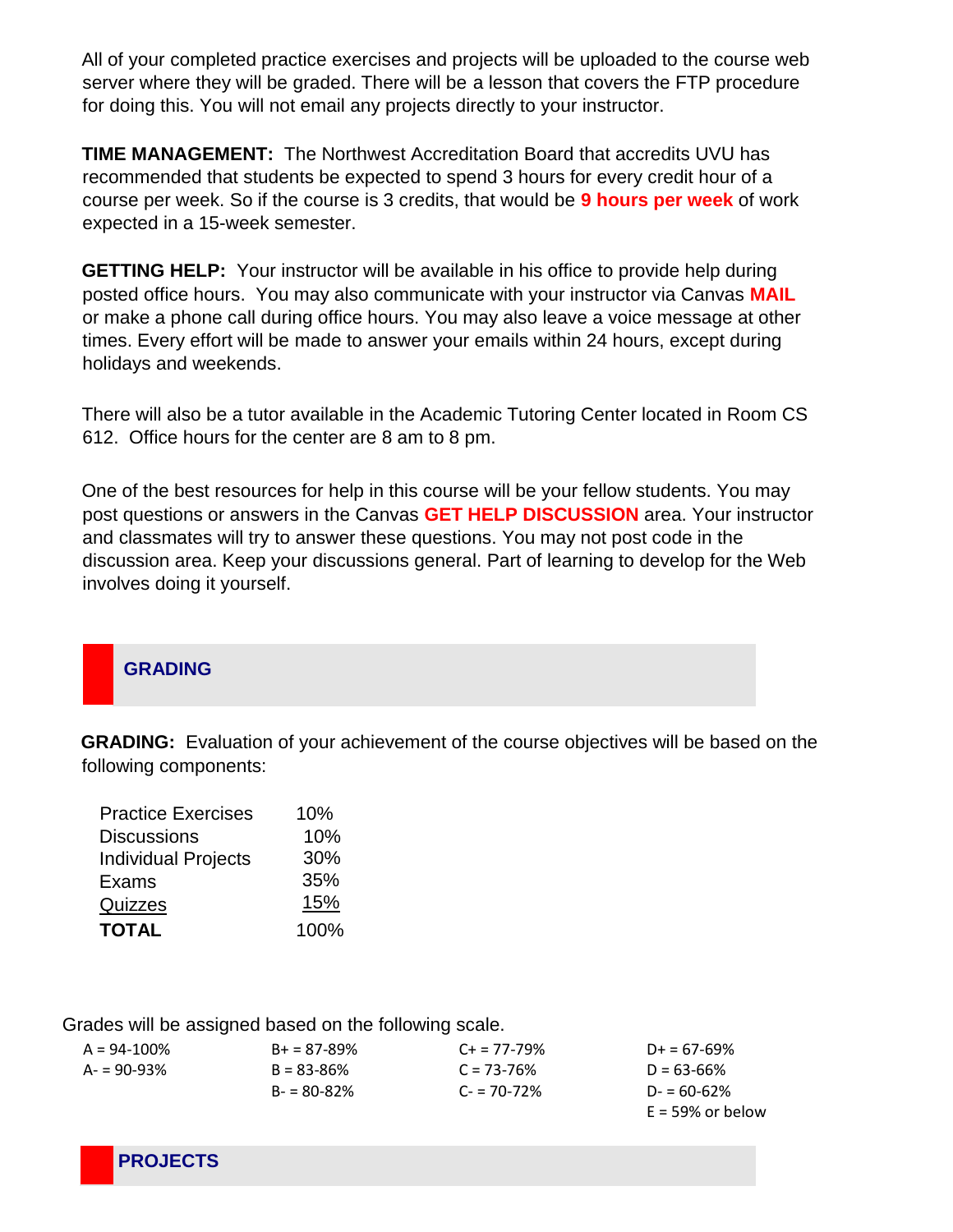#### **Individual Projects:**

You must complete 9 individual projects this semester. These are not group projects, so it is expected that your work is unique to your own projects (see course ethics statement). Do not share your files or code with other students in the course.

For all class projects, except the first, you will be required to choose only one of the fictional businesses provided by your instructor as the subject of your projects. Content had been gathered for each business that you will be required to use.

There will be 9 projects assigned during the course. The project specifications and resource files are found in the **ASSIGNMENTS** area of Canvas**.** Projects cover topics found in your readings and practice exercises.

• Each project requires creation of one or more web pages. Do not wait to begin your projects until the due date or you will not be able to receive help with problems you may be having. If in doubt about a requirement, be sure to ask for help from your instructor.

• Each project is worth 75 points. Some of the project points are earned by meeting the technical requirements of the project and some of the project points are earned by meeting the aesthetic or usability requirements of the project.

• You may only use HTML tags and CSS discussed in the course for your class projects. You must not use frames for your page layout. Only use JavaScript in projects specifically designed to explore features of JavaScript. If in doubt about what to use in a project, ask your instructor.

• All projects will be uploaded to the course web server using an FTP client. The specifics of how to do this will be covered in a lesson later in the semester. You will not email your projects to your instructor. Projects not uploaded to the Yoda, course Web server will not be graded. Do not modify your code on the Web server after submitted as this will change the date last modified which is used to check the date completed.

• Projects must be your own unique, individual work. Projects should be completed by their required due dates. Late projects will lose up to 10 points from the graded score. **Projects submitted more than three calendar days late will not be graded.**

#### **PRACTICE EXERCISES**

A hands-on practice exercise for the topics presented in each week's lecture and readings. These practice exercises will help you learn how to apply important skills needed to complete your projects this semester. A screencast of these practices is also provided for those who want to view them.

You should make sure you get all your questions answered about the practices before moving on to a project. You will upload each practice exercise folder (except the first two) to the Yoda web server to be graded. You should also be sure to email your instructor in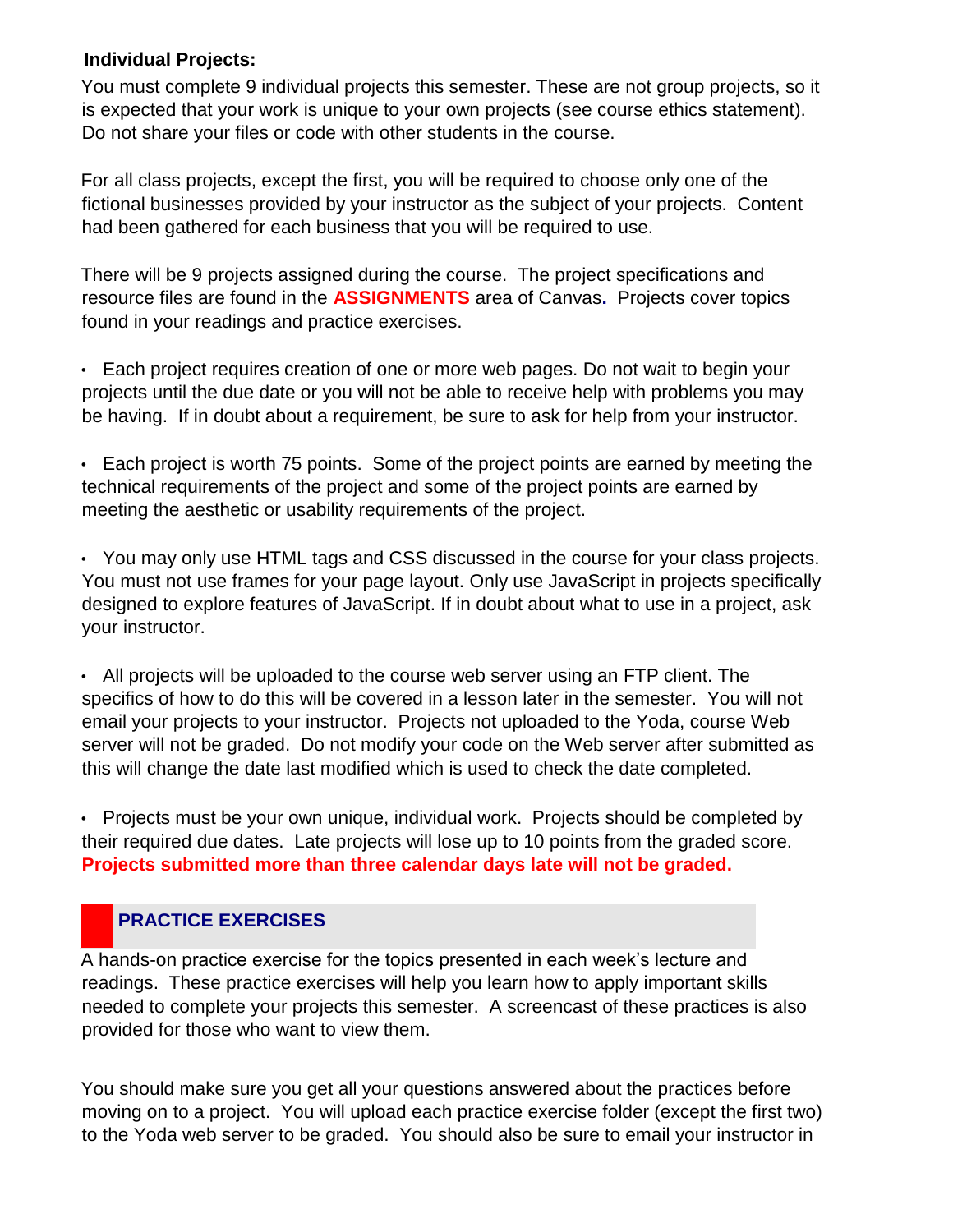Canvas about specific requests for feedback or help. It is your responsibility to clarify any misunderstandings about requirements or processes that you may have.

#### **Discussions**

There will be a weekly discussion topic related to web design. You will be **required** to post a meaningful response in the weekly discussion topics. One or two meaningful paragraphs will usually suffice.

#### **QUIZZES AND EXAMS**

**QUIZZES:** Quizzes will be given throughout the semester and can be found in the weekly modules. Each quiz will test your knowledge of previously covered concepts. You will be quizzed on your assigned readings, information in slideshows and skills learned in the projects and practice activities. Quizzes allow for use of notes or the textbooks, but they are not open neighbor or friend (see course ethics statement).

There is a **20-minute time limit** placed on each quiz. You must complete each quiz within that time frame. Each quiz must be completed by the required due date. It is important that you complete the quizzes when they appear on the **COURSE SCHEDULE**; no late quizzes will be allowed!

**EXAMS:** Two exams will be given this semester. Each exam must be completed by the required due date. You can find the exams in the **QUIZZES** area of the course. Unlike taking a regular quiz, the Midterm and Final exams will be administered in the UVU Testing Center. An exam review will be provided about a week before the exam. If you cannot take the exam in the UVU Testing Center, you must obtain a Distance Ed approved proctor. You must also contact your instructor that you will need a proctor. This approved proctor must be done by the third week of the semester.

#### **UVU CLASSROOM TESTING CENTER LOCATION:**

The Testing Center is located at the northwest corner of campus. Guidelines for taking exams in the testing center can be found at: http://www.uvu.edu/testingservices/

# **ABET Accreditation**

The **Information Systems program** at UVU is accredited by the Computing Accreditation Commission of the Accreditation Board for Engineering and Technology (ABET). In addition, the Information Systems and Technology (IS&T) Department has applied to accredit the Information Technology program. According to ABET, "accreditation is proof that a collegiate program has met certain standards necessary to produce graduates who are ready to enter their professions" [\(http://www.abet.org/why-accreditation-matters/\).](http://www.abet.org/why-accreditation-matters/)

The IS&T Department follows strict data collection, curriculum, and assessment standards to maintain ABET accreditation. To ensure both Information Systems and Information Technology programs strive to meet the standardized outcomes, the following outcomes will be *addressed* but not assessed in this course: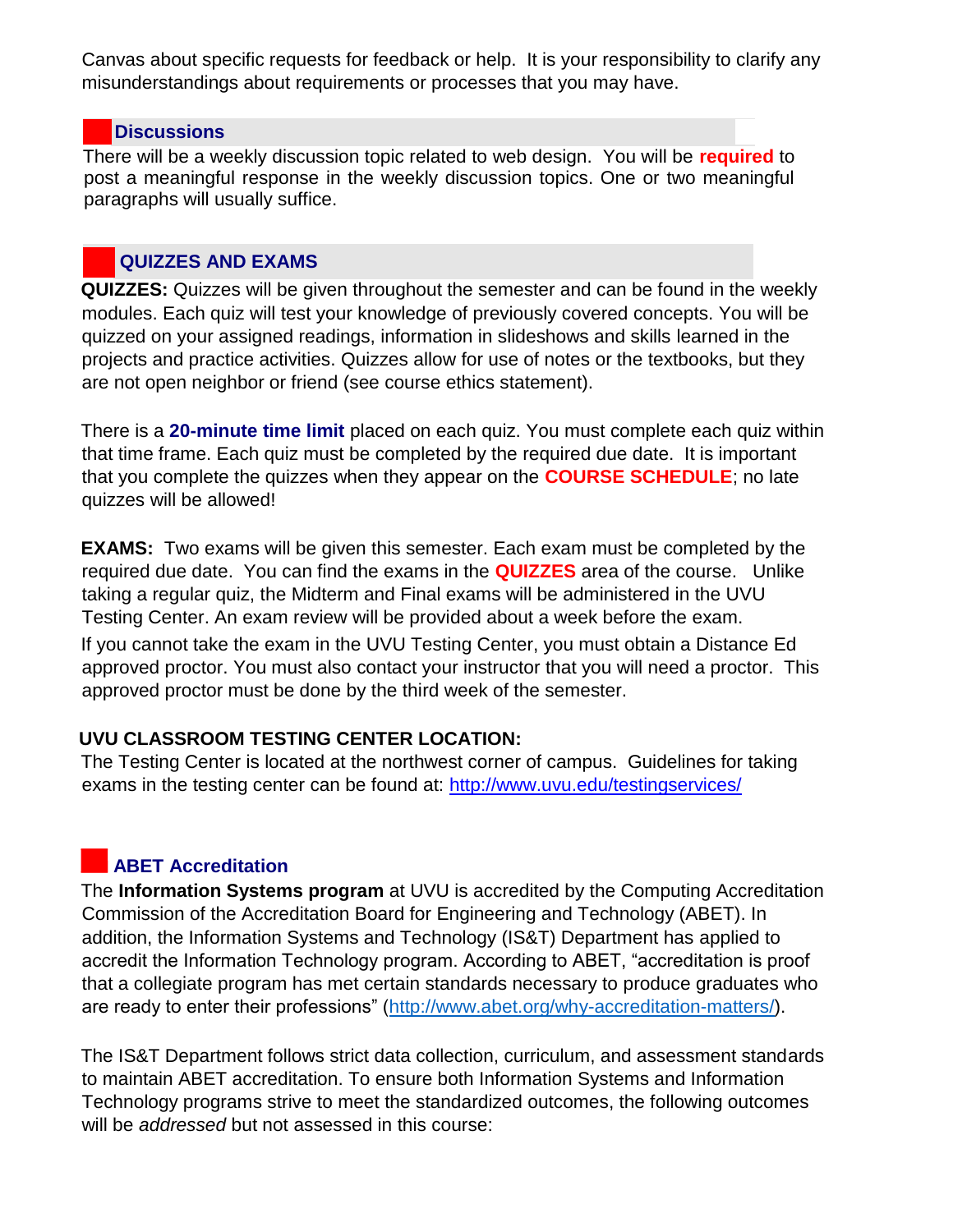(c) An ability to design, implement, and evaluate a computer-based system, process, component, or program to meet the needs of an organization and its users. [IS, IT] (i)An ability to use current techniques, skills, and tools necessary for computing practice.  $[IS, IT]$ 

# **TECHNICAL PROBLEM SOLVING**

You are responsible to make sure you have access to the Canvas course materials of the course as well as the course web server. This means that if you plan to access these resources outside of the CS labs, that you must have continuous and reliable Internet access. You may contact UVU Helpdesk at 801-863-8888 for help with Canvas issues.

You will be given a student account on the Yoda web server for the semester. Your instructor will email you the username and password for access to the web server. If you have added the class late, you may need to email a reminder to your instructor.

# **STUDENTS WITH DISABILITIES - ATTENTION**

If you have any disability which may impair your ability to successfully complete this course, please let your instructor know in your initial email contact. Accommodations are coordinated through the instructor in consultation with the Office of Services for Students with Disabilities, and will require medical and/or psychological documentation. This is a semester long course and all assignments, exams and projects must be completed within the bounds of the semester. This department will not give an Incomplete grade because work was not completed.

# **COURSE ETHICS STATEMENT**

Each student is expected to complete their own projects, quizzes and exams. You have paid a premium price for your education and you should make sure you earn the knowledge you have invested in. If your coursework is found to be substantially like that of another student, you will receive a 0 on that assignment. You may be asked to explain and justify your work in this type of situation. If the copying continues, you will fail the course.

Because of the temptation to copy the code of others, please do not share code or files with each other in the Canvas **DISCUSSION** topics. You may generally describe problems if you are asking for help, but do not share actual source code with others.

You cannot rely on the brain power of others when you enter the work force. One of the most important side effects of courses like this one is that you learn how to learn.

**SPECIAL NOTE:** Copyright plagiarism is rampant with the easy availability of content via the WWW. Images and source code found on the Web are considered to be the intellectual property of the author unless you find specific statements to the contrary. Companies and individuals spend a lot of money and resources to develop materials for the Web. You should get in the habit of creating your own content for your Web pages. If you are developing a commercial site, you may be liable for huge fines if you use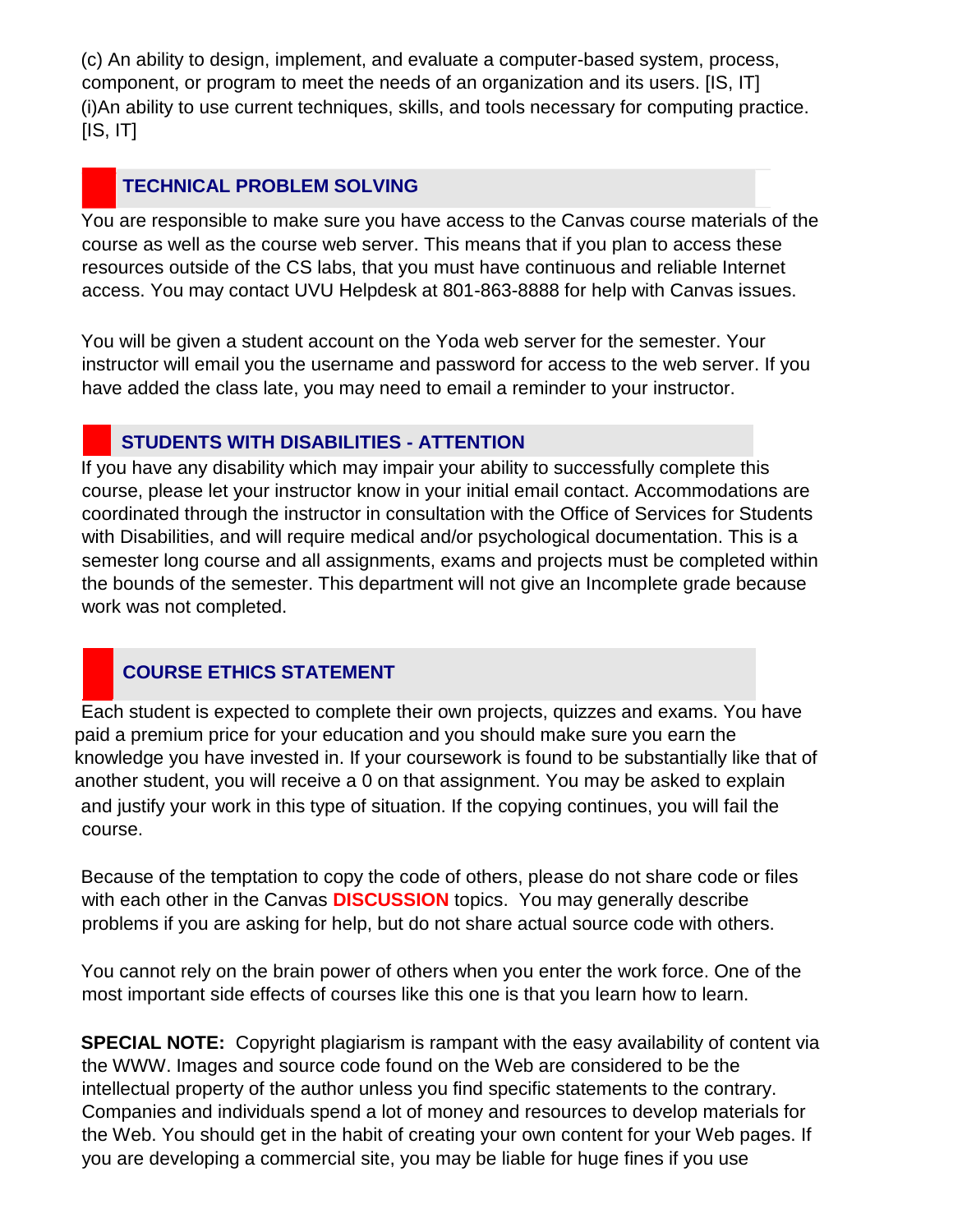copyrighted materials. Professional borrowing of Web content should be limited to research and information gathering only.

#### **Academic Honesty**

Academic dishonesty will not be tolerated. The penalty for a first offense is failing grade for the assignment, test, or quiz. The student will not be allowed to resubmit that assignment, test, or quiz for a grade. A second offense will result in a failing grade for the course. All violations of academic integrity will be reported to (a) the Information Systems & Technology Department Chair and (b) the Student Conduct Director. Multiple occurrences of academic integrity violations on record for a student will involve further sanctions, such as probation, suspension, expulsion, and revocation of admissions or degree. Please read Section D Academic Responsibilities and Section M Sanctions described at [http://www.uvu.edu/catalog/current/policies-requirements/student](http://www.uvu.edu/catalog/current/policies-requirements/student-rights-and-responsibilities.html)[rightsandresponsibilities.html.](http://www.uvu.edu/catalog/current/policies-requirements/student-rights-and-responsibilities.html)

**"**Cheating is the act of using, attempting to use, or providing others with unauthorized information, materials, or study aids in academic work. Cheating includes, but is not limited to, passing examination answers to, or taking examinations for someone else, or preparing or copying others' academic work." Cheating includes copying assignments and assessments from another student, taking screenshots of quizzes and tests, sharing copies of unauthorized screenshots, etc., or using a substantial portion of another student's work as your own work. In other words, if it appears to the professor that the work of two or more students is substantially the same, sanctions will be imposed on all parties. Even after the course is completed, sanctions may be imposed. That is, if evidence surfaces indicating academic integrity violations occurred, you may receive a failing grade on a deliverable, failing course grade, or revocation of a degree.

#### **Teacher/Course Evaluations**

UVU is dedicated to providing quality academic experiences for students. Help us identify areas where I can improve my teaching by participating in the Student Ratings of Instructor (SRI). Your confidentiality is assured. Your feedback is critical so we can improve the teaching and learning at UVU. When the SRI's become available near the end of the semester, please participate in this process.

# **CAVEAT**

The course schedule, project due dates, and topics in this Canvas site may change. Every student is responsible for checking the class Canvas **MAIL** on a regular basis. This syllabus is also a living, evolving document. Your instructor will communicate any changes to you as soon as possible.

# **Backup Warning**

You must keep backup copies of all your graded work until the end of the course; recording errors may occur, servers may crash, or your instructor may lose your scores due to some hardware failure or accident. It is your sole responsibility to prove you have completed all the required work at the end of the semester! Print out your quiz scores, project scores, and exam scores often as well as specific project grade forms. Always